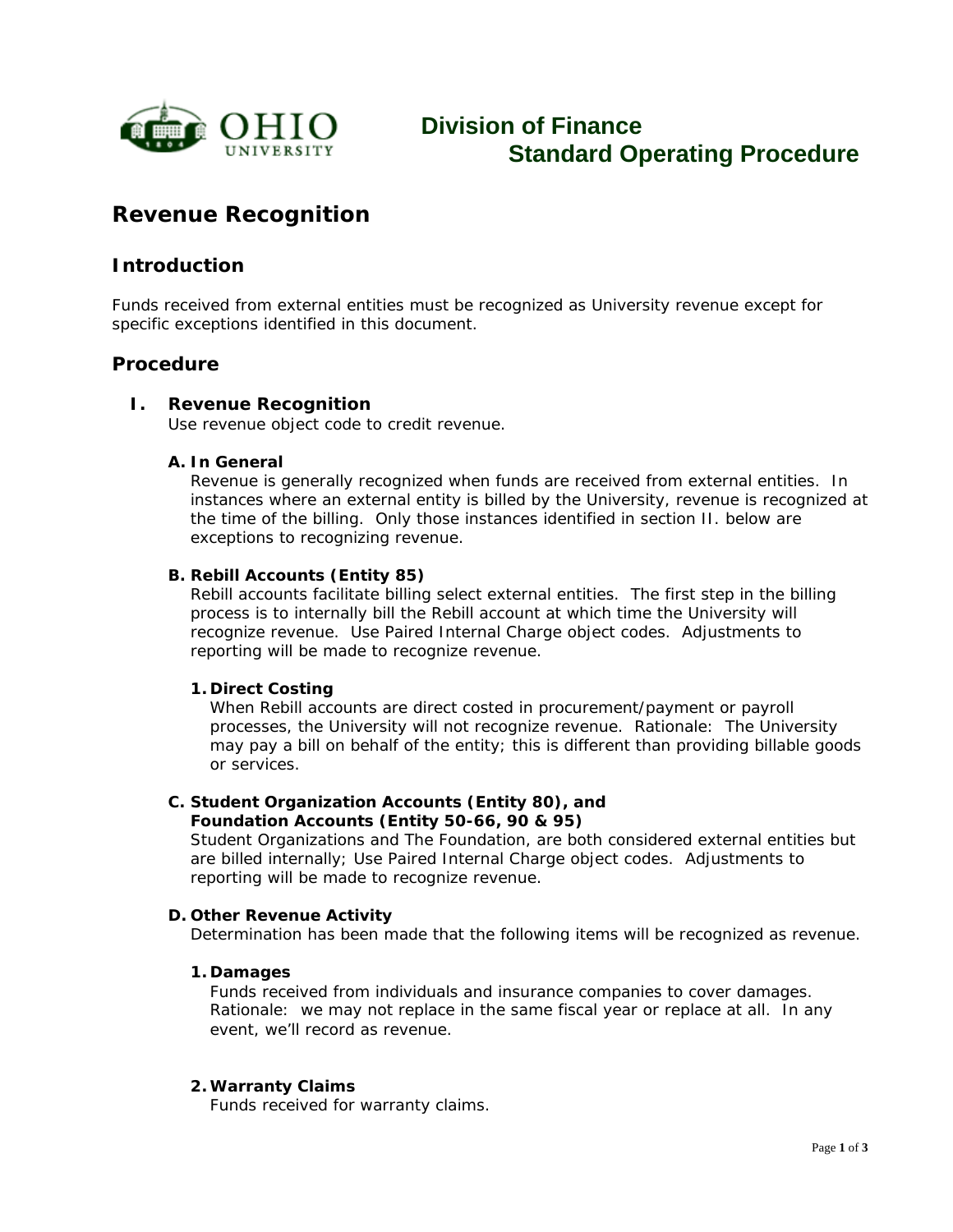#### **3. Reimbursements from Students or Student Organizations**

Reimbursements for purchases made on behalf of students or student organizations are recognized as revenue. If the student organization has an agency account, then the account must be directly charged for the purchase which makes reimbursement unnecessary.

#### **4. Prior Fiscal Year Expense Association**

In regard to exceptions to revenue recognition listed in section II. below: when the receipt of funds is associated with a PRIOR fiscal year expense the exception does not apply - credit the funds to the cost center that was originally charged, but use revenue object code 475210, REIMBURSEMENTS, instead of the original expense object code.

#### **5. Contractual Agreement Rebates**

Rebates received from vendors as part of a contractual agreement. (See II.d. below for Standard Purchase Rebates)

#### **II. Exceptions to Revenue Recognition (Allowable Expense Reduction)**

The listed exceptions qualify as allowable expense reduction when the receipt of funds is associated with a CURRENT fiscal year expense. Credit the funds to the complete account that was originally charged with the expense.

#### **A. Refund of Actual Expenditures**

This is most generally seen when a vendor refunds for the return of goods. If the refund is not processed via a credit memo, then the original document number must be listed in the description of the deposit ticket (i.e., Payment or Purchase Order number).

#### **B. Purchases Made in Violation of Ohio University Policies and Procedures** This would include any personal and/or unauthorized activity inadvertently charged to an Ohio University account number. There is the expectation that these types of

charges are minimal. Examples:

- i. Reimbursement of a personal purchase inadvertently placed on the PCard.
- ii. Third party reimbursement for travel expenditures paid by Ohio University (note: If it is known that third party reimbursement will occur, no such charges should be incurred by, or submitted for reimbursement to, Ohio University – please see Ohio University Policy 41.121).
- iii. If the cost of an airline ticket purchased on the PCard for business travel exceeds the travel allowance allotted to an employee, then the department may deposit the monies received from the employee to the account charged with the cost of the airline ticket.

#### **C. Reimbursements from Construction Contractors**

Reimbursements from construction contractors for their consumption of utilities that are provided to Ohio University by external utility companies. (Expense sharing agreement with an external entity for a non revenue generating activity; we incur expense and get reimbursed by external entity). Example: External utility company bills Ohio University, Ohio University pays the external utility company, and then Ohio University bills the construction contractor for the actual cost.